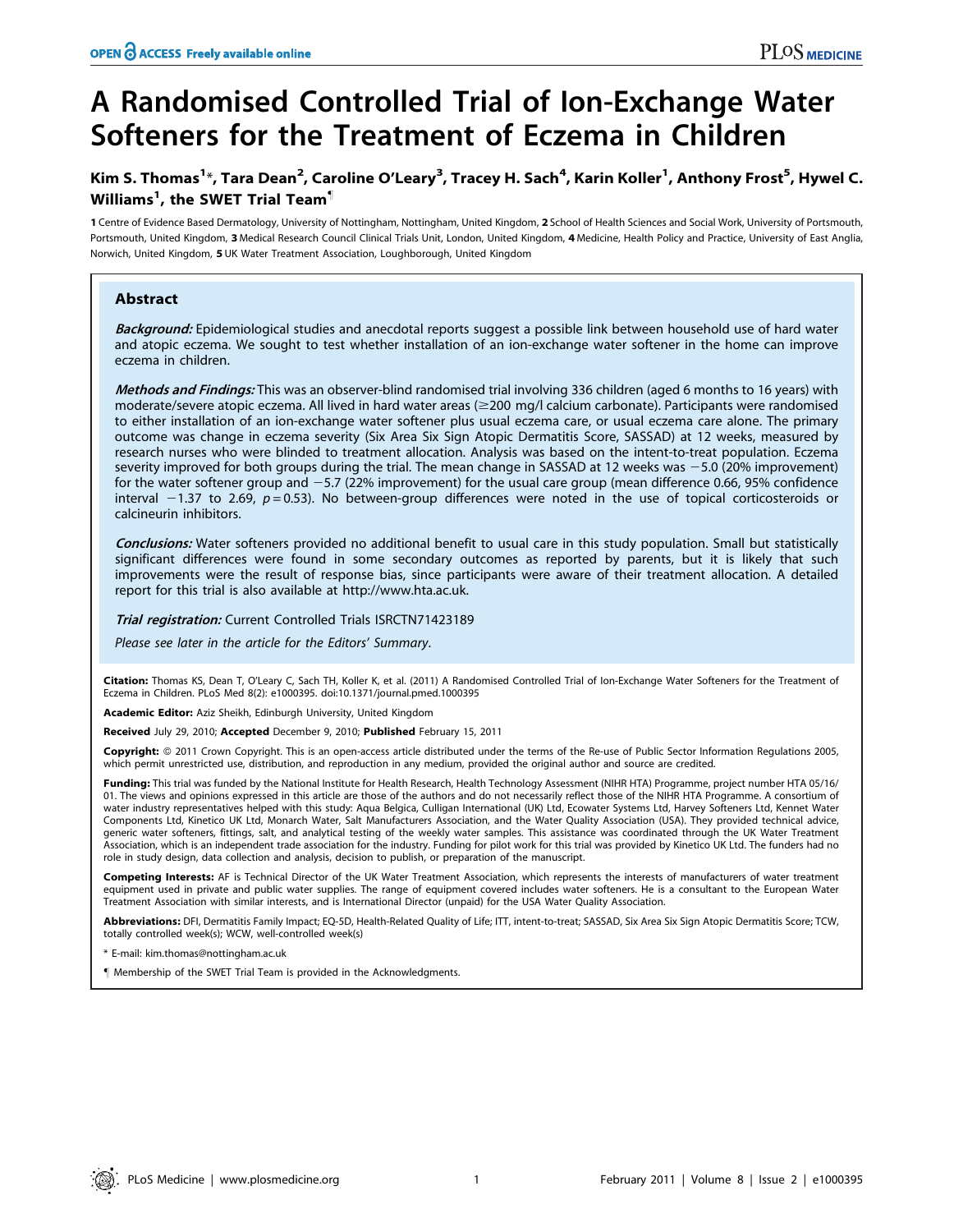## Introduction

Atopic eczema is a chronic, itchy, inflammatory skin condition that commonly involves the skin creases. It is associated with asthma, hay fever, food allergy, and atopy. The term atopic eczema is synonymous with atopic dermatitis. The World Allergy Organisation now suggests that the phenotype of atopic eczema should be called just eczema unless specific IgE antibodies are demonstrated [1], and we will use the term eczema throughout this report. Eczema is very common, affecting around 20% of school children in developed countries [2]. Eczema can cause intractable itching leading to thickened skin, bleeding, secondary infection, sleep loss, poor concentration, and psychological distress to the child and the entire family [3]. The cost of treating eczema is substantial, both for the health provider and for families [4,5].

Epidemiological evidence linking increased water hardness with increased eczema prevalence was first demonstrated in an ecological study of 4,141 randomly selected primary school children living around Nottingham, UK [6]. The 1-year period prevalence of eczema was 17.3% in the hardest water category and 12.0% in the lowest (odds ratio 1.54, 95% confidence interval [CI] 1.19–1.99 after adjustment for confounders). Similar but smaller gradients have since been reported in Japan [7] and Spain [8]. It is possible that hard water could exacerbate eczema, because hard water results in more soap and detergent use, which can directly irritate the dry skin found in people with eczema. Soap also reacts with calcium in hard water to form small chalk particles which can irritate eczematous skin. Indirect effects such as enhanced allergen penetration due to a disruption in the skin barrier [9], and increased bacterial colonisation of the skin, are also plausible mechanisms of how hard water could worsen eczema symptoms [10].

Current pharmacological treatments for eczema have their limitations; topical corticosteroids may cause skin thinning [11], and the long-term safety of topical tacrolimus and pimecrolimus is still uncertain [11]. Given such concerns about pharmacological treatments, it is not surprising that interest in a nonpharmacological treatment that has no apparent side effects is high. There have been widespread anecdotal reports of improvement in the skin of people with eczema when moving from a hard- to a soft-water area. Anecdotal reports from patients also report rapid improvement in the symptoms of eczema following installation of a water softener. A previous systematic review of eczema treatments failed to identify any relevant trials evaluating the potential benefit of water softeners for eczema [12]. In view of the limited evidence for water softeners in eczema, the high public interest in their potential benefit, and low risk of adverse effects, the UK National Institute for Health Research Health Technology Assessment programme prioritised and commissioned the Softened Water Eczema Trial (SWET).

The SWET had two main objectives: (1) to assess whether the installation of an ion-exchange water softener reduces the severity of eczema in children with moderate to severe eczema, and if so, (2) to establish the likely cost and cost-effectiveness of the intervention.

## Methods

Details of the study protocol have been reported previously [13]. The study was approved by North West Research Ethics Committee (Ref 06/MRE08/77) and written informed consent was provided by the parent/caregiver of participating children (with signed assent from older children as appropriate). Copies of the trial protocol and CONSORT statement are available as supporting information (Text S1 and Text S2, respectively).

#### Study Design

The SWET trial was an observer-blind, parallel-group randomised trial of 12 weeks duration, followed by a 4-week observational period. Participants were randomised to receive either immediate installation of an ion-exchange water softener plus their normal eczema care (Group A) or normal eczema care alone (Group B). Only one child per household was randomised into the study. The primary outcome was assessed at 12 weeks, after which time the water softeners were removed for participants in Group A, or installed for a period of 4 weeks for those in Group B. The observational period between weeks 12 and 16 was included as initial pilot work suggested that participants valued the opportunity to try a ''real'' softener for themselves, and because it provided an opportunity to look at speed of onset of benefit and duration of treatment effects.

The trial used an observer-blind design, as a previous pilot trial involving real and ''dummy'' units [14] suggested that it was not possible to blind participants to their treatment allocation because the softened water produced more suds. When a double-blind design is not possible, it is essential to ensure that the outcome assessment is free of observer bias [15]. We achieved this by using trained research nurses to conduct an objective assessment of the child's skin at baseline, 4, 12, and 16 weeks.

## Protocol

A full copy of the final trial protocol and the analysis plan are available at http://www.swet-trial.co.uk. Changes to the protocol following ethics committee approval in January 2007 included minor amendments to trial documents, the inclusion of amounts of topical medications as an additional secondary outcome measure, and an end of trial follow-up questionnaire. One of the secondary outcomes (patient-assessed global improvement in eczema) was replaced with broad categories as defined by the SASSAD score (the proportion of children who had a reasonable  $(\leq 20\%)$ , good  $(>20\%$  and  $\leq 50\%)$  or excellent  $(>50\%)$  improvement in SASSAD score), as this was felt to be more appropriate in a single-blind study. All amendments were implemented before breaking of the treatment allocation code and before finalising the analysis plan.

#### Recruitment

Recruitment took place between May 2007 and June 2009, in eight UK centres (Nottingham, Cambridge, London [2 centres], Isle of Wight, Portsmouth, Lincoln, and Leicester). Participants were identified through secondary care referral centres, primary care, or in response to publicity. For those living in rented accommodation, approval to install the unit was obtained from the landlord of the property (including both private and Council tenants). All lived in hard-water areas  $\approx 200$  mg/l calcium carbonate) and had a home suitable for straightforward installation of a water softener.

Three hundred thirty-six children aged 6 months to 16 years were enrolled in the trial. All had a diagnosis of eczema according to the UK working party's diagnostic criteria [16] and a minimum eczema severity score of ten points using the Six Area Six Sign Atopic Dermatitis severity score (SASSAD) [17]. Children with a SASSAD score of less than ten points were excluded to avoid possible floor effects in measuring treatment response. Children were also excluded if they planned to be away from the home for .21 days during the 12-week study period (to ensure adequate exposure to the intervention), if they had taken systemic medication (e.g., cyclosporin or UV light therapy) in the last 3 months or oral steroids in the last 4 weeks, if they had started a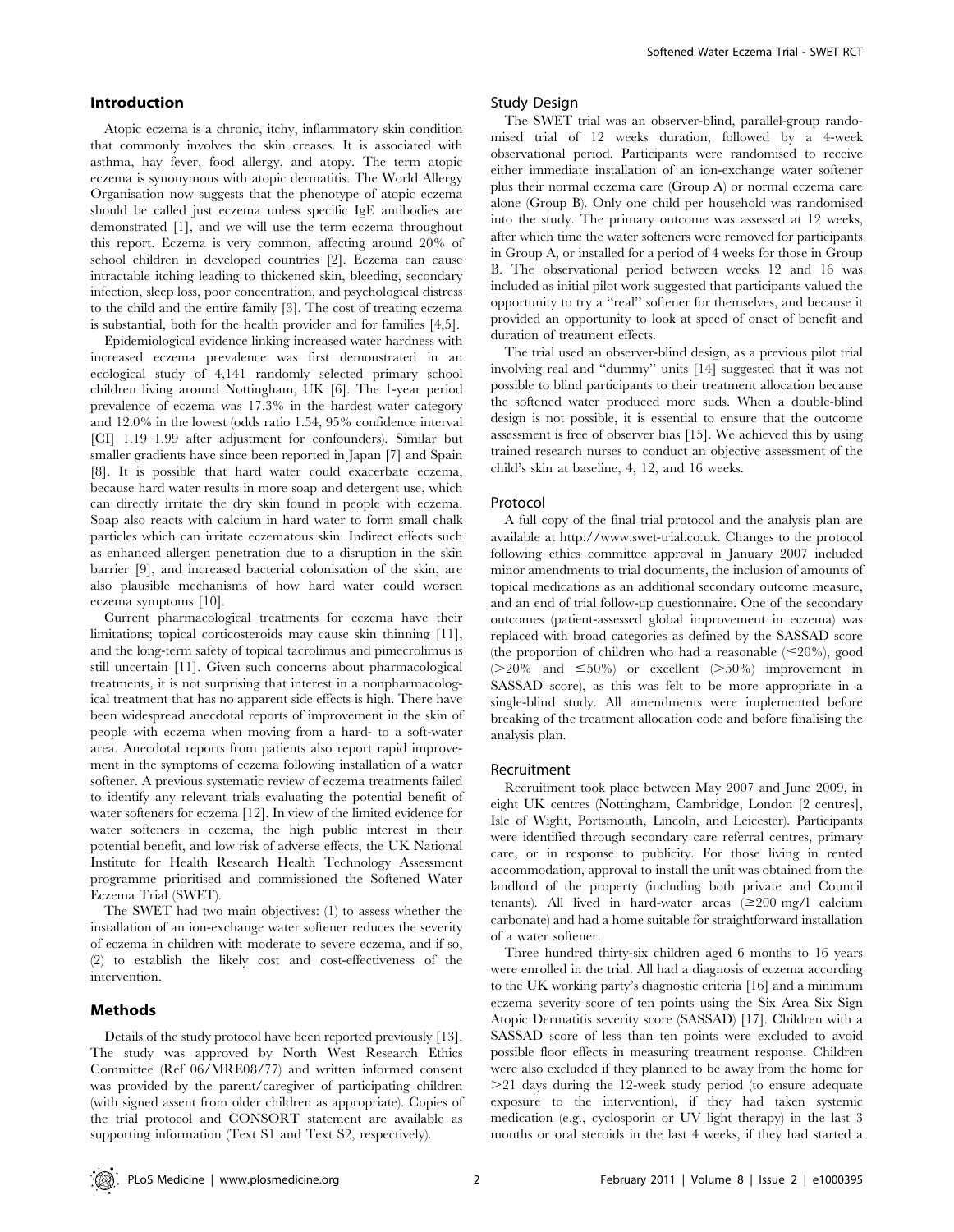new treatment regimen in the last 4 weeks, or if they already had a water treatment device installed in the home.

## Interventions

Ion-exchange water softeners plus usual eczema care were compared with usual eczema care alone. Ion-exchange water softeners use a synthetic polystyrene resin to remove calcium and magnesium ions from household water, replacing them with sodium ions, thus eliminating the hardness. The resin becomes depleted of sodium and is recharged using sodium chloride (common salt). To avoid favouring any one company, a generic unit was produced for the trial. The units met all necessary regulatory standards and were installed by trained water engineers according to British Water's code of practice [18]. Water samples were tested once a week to check that the units were working correctly. Any samples with a reading of  $>20$  mg/l calcium carbonate were referred to the engineer for investigation.

For those allocated to Group A, a water softener unit was installed in the child's main residence as soon as possible after the baseline visit. All water entering the home was softened, with the exception of a drinking water tap at the side of the kitchen sink (unless this was refused by the participant or was technically too difficult to install). Participants were asked to bathe and wash their clothes in the usual way. A written booklet provided at the time of installation of the softeners gave general advice about use of the water softener. This included instructions to (1) check the salt regularly, (2) send water samples for analysis on a weekly basis, and (3) to reduce soap usage by at least half, in line with general advice on the use of water softeners in the home [19].

Participants allocated to delayed installation (Group B), received an active unit after the primary outcome had been collected at 12 weeks.

Both groups received a support telephone call from the coordinating centre at 8 weeks, and all participants continued with their usual eczema care for the duration of the trial. Usual care was defined as any treatment that the child was currently using to control their eczema (e.g., topical corticosteroids, emollients). Participants were discouraged from starting new treatments during the period of the trial. Any patients who started new treatments were defined as protocol violators and excluded from the per-protocol analysis.

## Outcomes

Primary outcome was the difference between Groups A and B in mean change in disease severity at 12 weeks compared with baseline, as measured using SASSAD [17]. This was chosen as the primary outcome because SASSAD has been used extensively in other clinical trials of eczema [20,21] and because we had personal experience of using the scale in a clinical trial setting. It is easy and quick to complete, does not require an assessment of surface area involvement (which is extremely difficult to do reliably in patients with eczema) [22], and most importantly it is entirely performed by the observer, making it a good objective outcome measure for this observer-blind trial. Research nurses were trained in the use of the scale by either a dermatologist or a dermatology nurse consultant. Training was deemed complete when scores were  $<$  10% of each other. As far as possible the same nurse conducted baseline and follow-up assessments for individual participants. A reduction in the SASSAD score represents an improvement in eczema severity.

Secondary outcomes were differences in the following measures.

(1) Proportion of time spent moving during the night. This is an objective surrogate for sleep loss and itchiness, which are two of the defining features of eczema [23,24]. Nighttime movement was captured using wrist accelerometers (Actiwatch Mini, supplied by CamNtech Ltd, Cambridge, UK), and measured at baseline and at 12 weeks.

- (2) Proportion of children who had the same or a worse outcome  $( \leq 0\%)$  or had a small ( $> 0\%$  and  $\leq 20\%$ ), good ( $> 20\%$  and  $\leq$ 50%), or excellent ( $>$ 50%) improvement in SASSAD score.
- (3) Amount of topical corticosteroid or calcineurin inhibitors used.
- (4) Patient Oriented Eczema Measure [25].
- (5) Number of totally controlled week(s) (TCW) and wellcontrolled week(s) (WCW) [26].
- (6) Mean change in the Dermatitis Family Impact (DFI) questionnaire [27].
- (7) Mean change in health related quality of life (children's version of the EQ-5D for children aged 7 years and over, or the proxy version of the EQ-5D for children aged 3 to 6 years) [28].

In addition, a subgroup analysis was planned for participants with at least one of the two most common mutations of the gene encoding filaggrin (loss-of-function mutations R501X and 2282del4). Filaggrin is a protein whose deficiency might predispose to impaired skin barrier function and enhanced benefit from water softening [9].

All outcomes were collected during clinic assessments with the research nurse at baseline, 4, 12 and 16 weeks, or through daily diaries.

As the intervention involved the use of a commonly available household technology with no known side-effect, adverse events were not anticipated nor collected during the trial.

#### Sample Size

Sample size estimates were based on published data relating to the use of SASSAD in patients recruited in secondary care [17,21,29]. Using an unpaired *t*-test with equal variance, a sample size of 310 children provided 90% power, with a significance level of 5% (assuming an attrition rate of 15%). This was based on a minimum clinically relevant difference between the groups of 20% in the change in SASSAD score, assuming a mean baseline score of 20 and no improvement in the usual-care arm. The standard deviation for the change in SASSAD score was assumed to be 10 [29].

For the planned subgroup analysis of children with at least one mutation in the filaggrin gene, a total of 90 children with the mutation was sufficient to detect a 30% difference between the treatment groups in the primary outcome, with 80% power, 5% significance, and a standard deviation of 10.

## Randomisation and Blinding

Participants were randomised using a web-based randomisation tool and were allocated on a 1:1 basis according to a computergenerated code, using random permuted blocks of randomly varying size. The programme was created by the Nottingham Clinical Trials Unit (CTU), and held on a secure server. Randomisation was stratified by disease severity (baseline SASSAD  $\leq$ 20, or SASSAD score  $>$ 20) and recruiting centre. Access to the sequence was confined to the CTU Data Manager. The allocation group was indicated to the trial manager only after baseline data had been irrevocably entered into the randomisation programme. The sequence of treatment allocations was concealed until all interventions had been assigned and recruitment, data collection, and analysis were complete.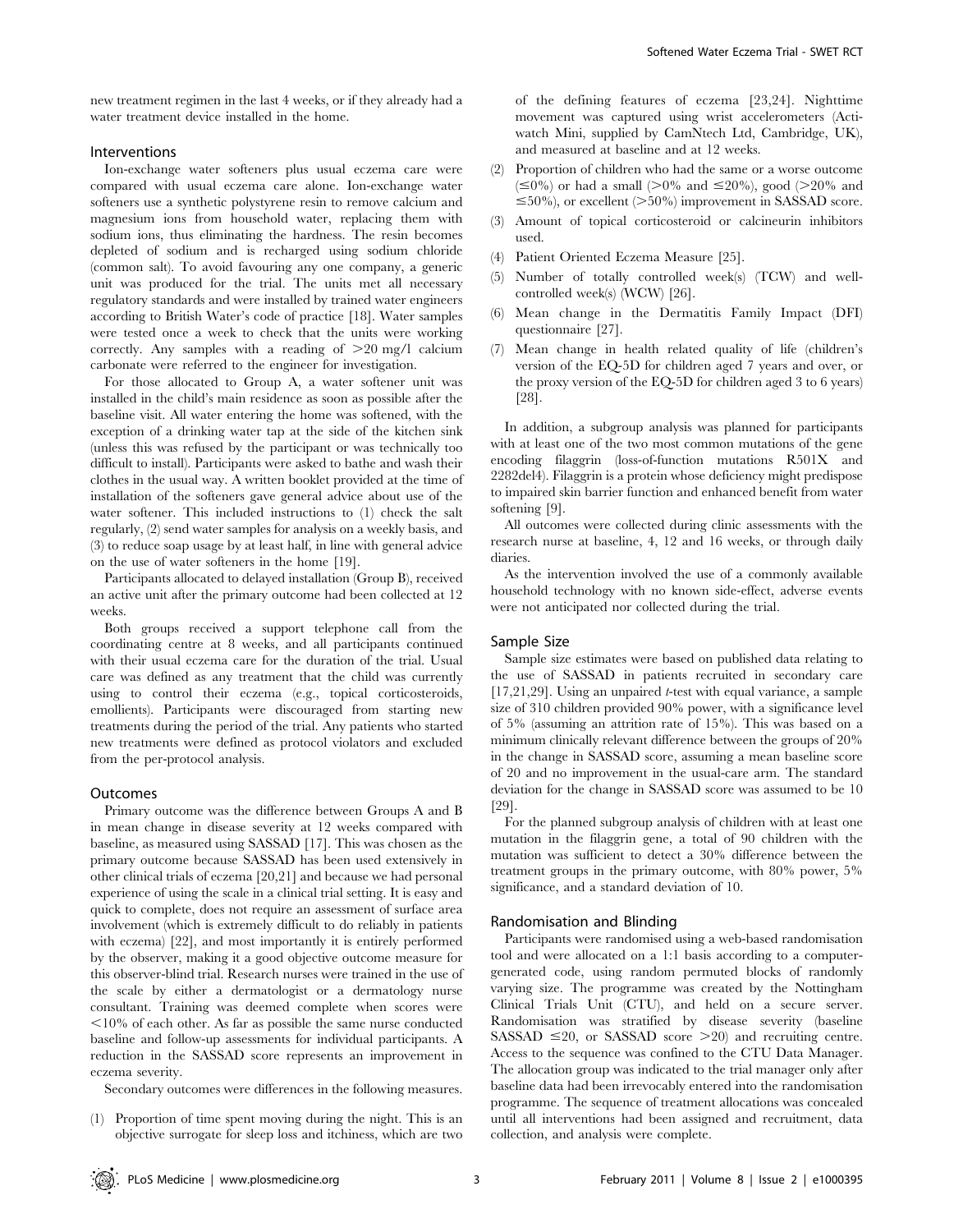The research nurses were blinded to treatment allocation throughout the trial and the statistician analysed the results based on treatment code, using an analysis plan that was finalised before the coded allocation sequence was revealed. The only trial personnel in direct contact with participants were the research nurses and water engineers. The trial manager and study support staff at the coordinating centre in Nottingham had telephone contact with parents of participants. Trial participants continued to see their normal health care professionals for their ongoing eczema care.

Participants were discouraged from discussing their treatment allocation with the research nurse, and the importance of maintaining ''blinding'' was highlighted in the participant information sheets.

#### Statistical Methods

Analyses were performed by CO (author) in Stata 10.1 [30]. Results were analysed based on treatment code, using an analysis plan that had been finalised prior to locking the database. Reported p-values are two-sided, with a significance level of 5%. The primary outcome was analysed as intent-to-treat (ITT) using the randomised treatment allocation rather than actual treatment received. Only participants with complete data were included in the ITT analysis, as the analysis plan specified that imputation of missing values was not required if less than 5% of data were missing. Baseline characteristics were summarised and an adjusted analysis was conducted where major imbalances existed. An additional per-protocol analysis was performed excluding protocol violators; these were determined before treatment allocation was decoded (for further details of protocol violators please see full trial report) [14].

The average percentage of the night spent moving was calculated by taking the average of the first 3 nights of usable data at baseline and the last 3 nights of usable data at week 12, as these days were closest to the nurses' assessments of eczema severity. Data were collected on the proportion of the night spent moving, regardless of sleep status (awake/asleep). Usable data were defined as values between 5% and 95% of the night spent moving to exclude outliers.

The total amount of medication used during the 12-week study period was measured by weighing the medication at each visit.

The number of TCW and WCW were compared. A TCW was defined as a week with  $0$  days with an eczema bother score  $\geq 4$  and 0 days in which ''stepping up'' of treatment was required. Stepping up of treatment was treatment over and above that defined as "normal" for an individual participant in the daily symptom diaries. Bother scores were assessed on a scale of 0 to 10 in answer to the following question: How much bother has your child's eczema been today? A WCW was defined as a week with  $\leq 2$  days with an eczema bother score  $>4$  and  $\leq$  days where "stepping up" was required.

All other outcomes were scored according to the guidelines for the scale and compared the mean change from baseline to week 12. Continuous data were analysed using a t-test and categorical data were analysed using a Chi-squared test for trend.

## Results

A total of 336 participants were enrolled in the trial. Of those allocated to Group A, the water softeners were installed an average of 12 days after randomisation into the trial (SD 5.5). The average duration of installation was 74 days (SD 7.6). Twenty-one hardness alerts (sample readings of  $>20$  mg/l calcium carbonate) were received during the 12-week trial period. These were resolved within 8 days on average (SD 4.5).

The ITT population included 159 participants in Group A (water softener+usual care) and 164 in Group B (usual care). One participant was excluded because of incomplete data at baseline, and 12 participants withdrew from the trial before the primary endpoint at week 12 (Figure 1).

We found no difference between the groups in the primary outcome of disease severity. The mean change in the SASSAD score at 12 weeks compared to baseline was  $-5.0$  (a 20% improvement) in Group A and  $-5.7$  (a 22% improvement) in Group B. The mean change in disease severity between the two groups at 12 weeks was 0.66 (95% CI  $-1.37$  to 2.69;  $p = 0.53$ ) in favour of Group B. An additional analysis adjusting for stratification variables (baseline SASSAD and centre) was performed, but this did not alter the conclusion. The difference between the two groups was reduced to 0.34 (95% CI  $-1.65$  to 2.33,  $p = 0.74$  in favour of Group B.

The groups were broadly balanced at baseline in both clinical and demographic characteristics (Table 1). However, as a result of the slight imbalance between the groups in age, previous treatment history, and use of biological washing powder, a generalised linear model was used to adjust for these baseline differences. This analysis gave similar results to the univariate t-test analysis. The difference between the two groups was 0.54 (95% CI  $-1.54$  to 2.62,  $p = 0.61$ ) in favour of Group B. Additional sensitivity analyses excluding cases where the nurse became unblinded  $(n = 24)$ , where a different nurse was required to perform the follow-up SASSAD assessment due to maternity leave  $(n = 14)$ , and excluding outliers (change scores outside the range of  $\pm 3$  SD) ( $n = 3$ ), supported the primary ITT analysis.

The additional per-protocol analysis excluding protocol violators also supported the primary ITT analysis (Table 2).

Overall, there were no statistically significant differences between the groups for any of the objective secondary outcomes. These were the grouped eczema severity scores, the time spent moving during the night, and use of topical medication (Tables 2 and 3). Small but statistically significant differences in favour of the intervention were observed in three of the four unblinded secondary outcomes that were recorded by the participants or their carers (Patient Oriented Eczema Measure; number of welland totally controlled weeks; and DFI score) (Table 4).

Saliva samples were screened for the two most common mutations in the filaggrin gene, R501X and 2282del4. Of the 314 participants with test results, 94 (30%) had at least one mutation in the filaggrin gene.

The planned subgroup analysis including children with complete SASSAD data and at least one mutation of the filaggrin gene  $(n= 92)$  supported the primary analysis and showed no additional benefit for participants with filaggrin gene mutations (Table 2).

Adverse events were not formally collected as the trial involved the use of a commonly available domestic water softening unit, with provision for mains drinking water while the water softening unit was installed. Nevertheless, the parents of two participants believed their child's eczema had worsened as a direct result of installation of the water softener and asked to have the unit removed. Parents of a third participant expressed concern that the water softener appeared to be making their child's eczema worse, but continued to take part in the trial.

Results of the cost-effectiveness analyses are available in the full trial write-up [14]. It was not appropriate to conduct analyses looking at possible duration of benefit and speed of onset of benefit in the final observational part of the study as there was no primary treatment effect. Nevertheless, the SASSAD scores collected between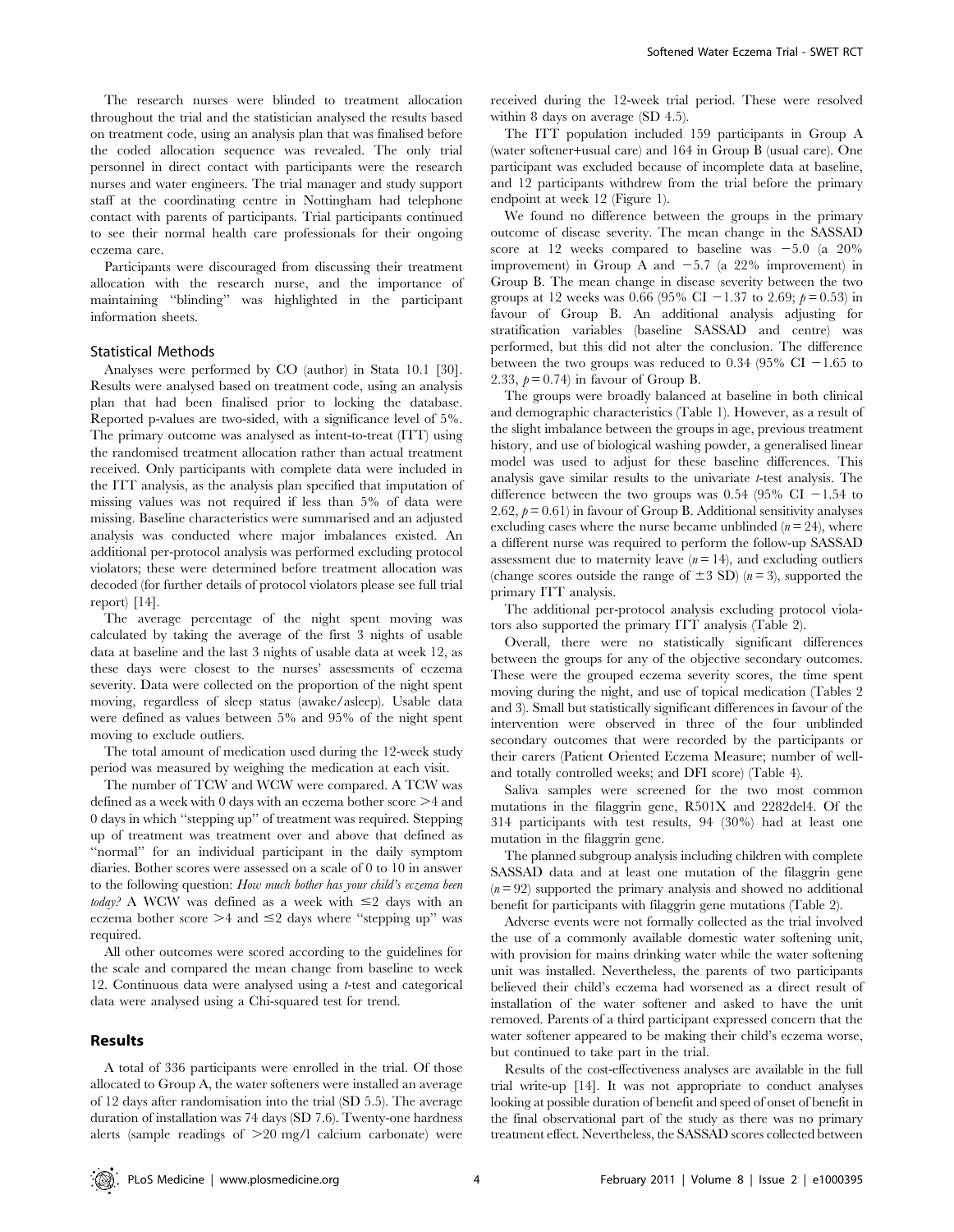

Figure 1. CONSORT flowchart.

doi:10.1371/journal.pmed.1000395.g001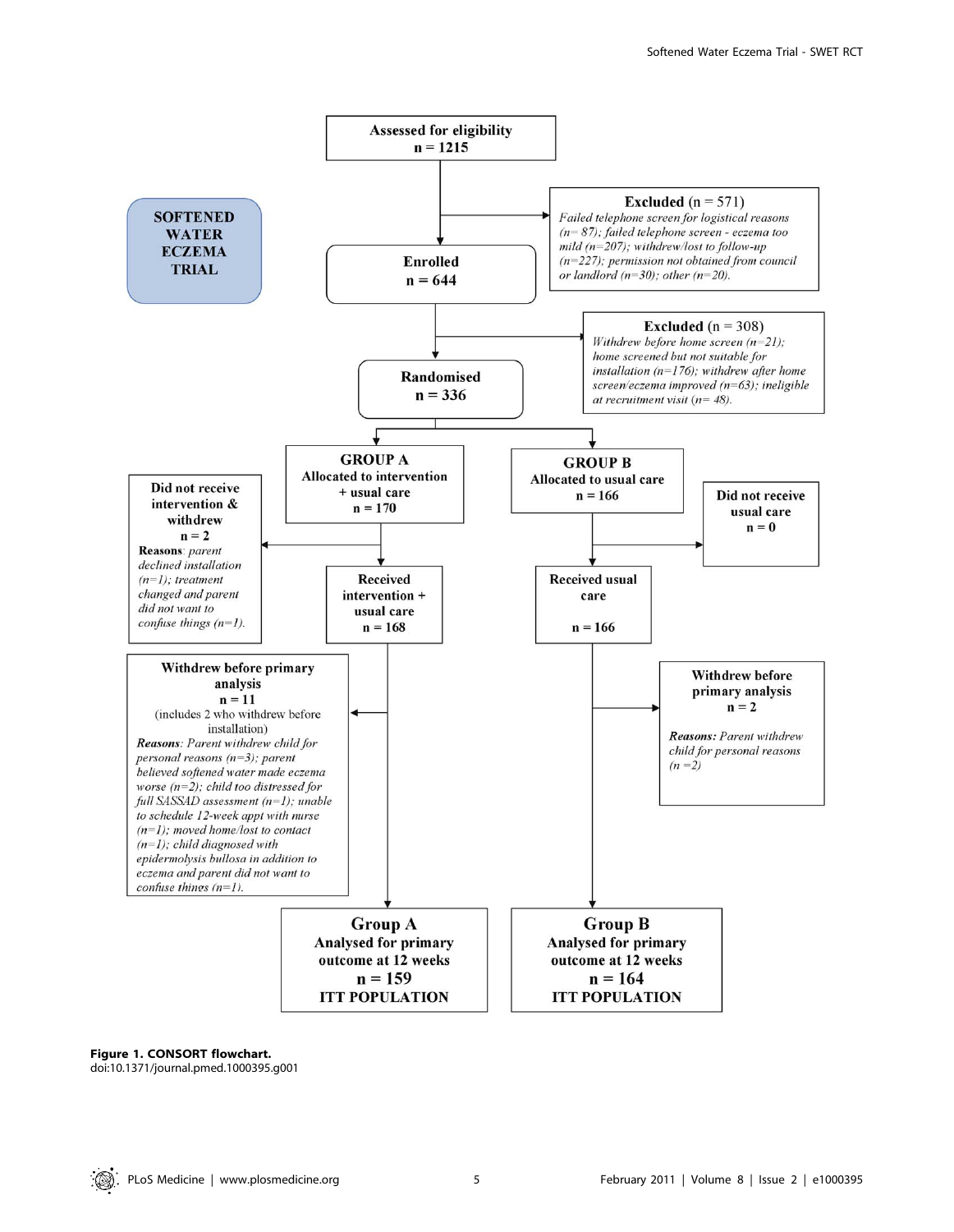Table 1. Baseline characteristics of study population.

| <b>Characteristics</b>                                        | Group A: Water Softener+Usual Care | Group B: Usual Care |
|---------------------------------------------------------------|------------------------------------|---------------------|
| N enrolled                                                    | 170                                | 166                 |
| $N$ in ITT population                                         | 159                                | 164                 |
| Age                                                           |                                    |                     |
| Mean age (SD)                                                 | 5.8(4.2)                           | 5.1(4.0)            |
| Sex, N (%)                                                    |                                    |                     |
| Male                                                          | 89 (56)                            | 96 (59)             |
| Female                                                        | 70 (44)                            | 68 (41)             |
| Ethnicity, N (%)                                              |                                    |                     |
| White                                                         | 124 (78)                           | 125 (76)            |
| Non-white                                                     | 34 (21)                            | 38 (23)             |
| Not stated/unknown                                            | 1(1)                               | 1(1)                |
| Previous treatment history, $N$ (%) <sup>a</sup>              |                                    |                     |
| High-strength corticosteroids/calcineurin inhibitors          | 91 (57)                            | 80 (49)             |
| Low-strength corticosteroids/calcineurin inhibitors           | 57 (36)                            | 73 (45)             |
| None                                                          | 11(7)                              | 11(7)               |
| Filaggrin status, N (%)                                       |                                    |                     |
| Presence of mutation                                          | 45 (28)                            | 47 (29)             |
| Absence of mutation                                           | 103 (65)                           | 109 (66)            |
| Unknown                                                       | 11(7)                              | 8(5)                |
| Food allergy, $N$ (%) <sup>b</sup>                            |                                    |                     |
| No                                                            | 97(63)                             | 102 (64)            |
| Yes                                                           | 58 (37)                            | 58 (36)             |
| Baseline SASSAD, N (%) <sup>c</sup>                           |                                    |                     |
| Mean (SD)                                                     | 24.6 (12.7)                        | 25.9 (13.8)         |
| Median (IQR)                                                  | $21(15-32)$                        | 22.5 (15.5–33.5)    |
| $10 - 19$                                                     | 72 (45)                            | 68 (41)             |
| >20                                                           | 87 (55)                            | 96 (59)             |
| Water hardness (mg/l calcium carbonate)                       |                                    |                     |
| Mean (SD)                                                     | 309 (50)                           | 310 (58)            |
| Median (IQR)                                                  | 308 (274-342)                      | 300 (270-340)       |
| Washing powder, $N$ (%) <sup>d</sup>                          |                                    |                     |
| Biological                                                    | 20(13)                             | 12(7)               |
| Fabric softener, $N$ (%) <sup>e</sup>                         |                                    |                     |
| Yes                                                           | 69 (44)                            | 81 (49)             |
| Bathing freq at home, times per week <sup>f</sup>             |                                    |                     |
| Median (IQR)                                                  | $5(3-7)$                           | $4(3-7)$            |
| Bathing frequency away from home, times per week <sup>9</sup> |                                    |                     |
| Median (IQR)                                                  | $0(0-1)$                           | $0(0-0)$            |
| Swimming frequency, $N(\%)^h$                                 |                                    |                     |
| Never                                                         | 56 (35)                            | 66 (40)             |
| Less than once a month                                        | 53 (34)                            | 52 (32)             |
| More than once a month                                        | 49 (31)                            | 46 (28)             |

<sup>a</sup>High-strength medication consists of those using potent or very potent steroids, or mild or moderate calcineurin inhibitors. Low-strength medication consists of those using mild or moderate steroids only.

<sup>b</sup>There were eight missing values for the food allergy variable.

<sup>c</sup>There was one missing value for SASSAD at baseline as the patient was randomised on the strength of a partial SASSAD score that excluded the child's legs.<br><sup>d</sup>There ware four missing values for the washing powder variabl <sup>d</sup>There were four missing values for the washing powder variable.

eThere were three missing values for the fabric softener variable.

f There was one missing value for the bathing at home frequency variable.

<sup>9</sup>There were 12 missing values for the bathing away from home variable.

<sup>h</sup>There was one missing value for the swimming frequency variable.

IQR, interquartile range.

doi:10.1371/journal.pmed.1000395.t001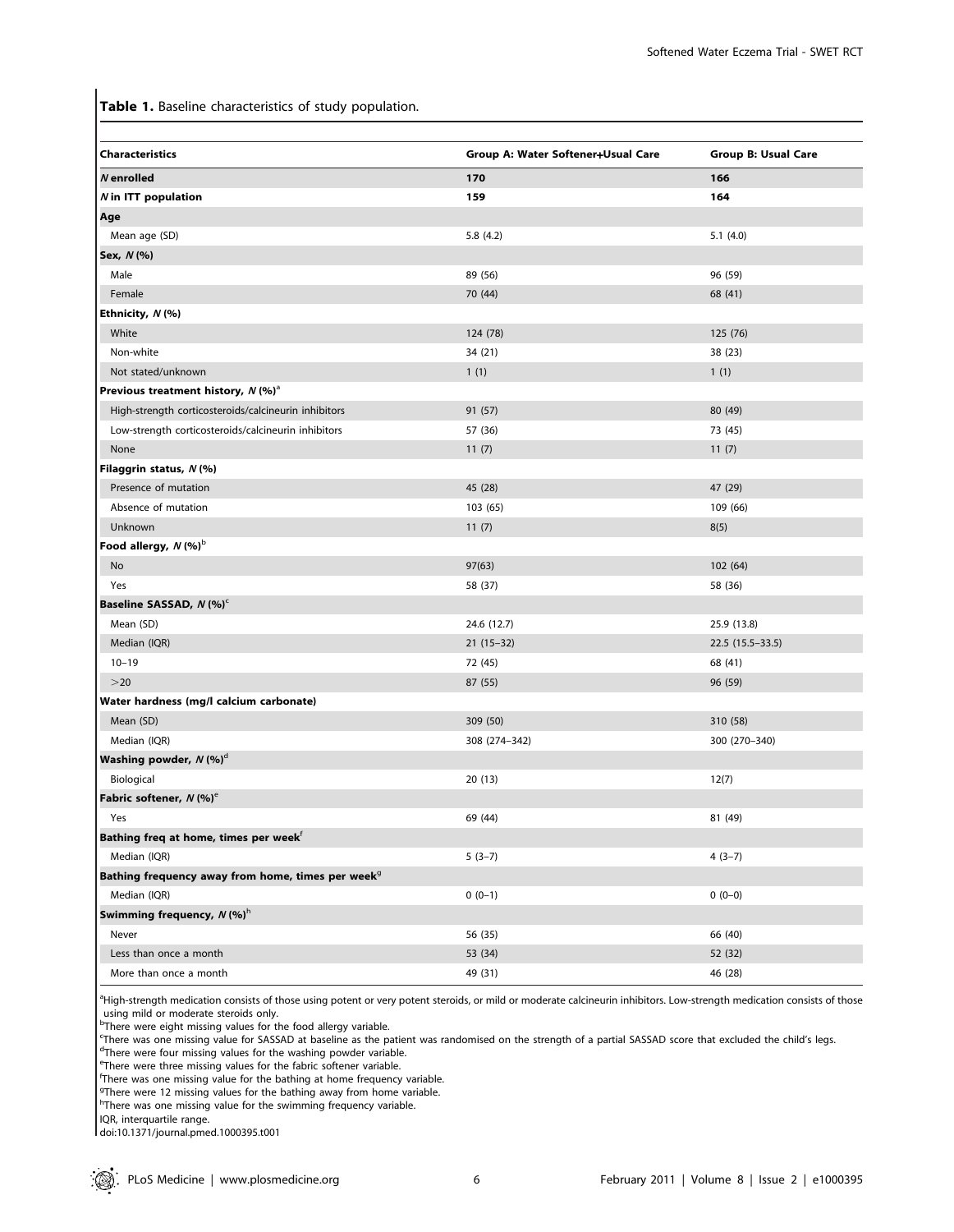Table 2. Objective outcome measures (primary and secondary).

| <b>Measures</b>                                                                                                     | <b>Group A: Water</b><br>Softener+Usual Care | Group B: Usual Care | Difference and 95%<br>$CI(A-B)$ | $p$ -Value |
|---------------------------------------------------------------------------------------------------------------------|----------------------------------------------|---------------------|---------------------------------|------------|
| Change in SASSAD score from baseline to week 12: Primary ITT analysis                                               |                                              |                     |                                 |            |
| $N^a$                                                                                                               | 159                                          | 164                 |                                 |            |
| Week 0, mean (SD)                                                                                                   | 24.6 (12.7)                                  | 25.9 (13.8)         |                                 |            |
| Week 12, mean (SD)                                                                                                  | 19.6 (12.8)                                  | 20.2 (13.8)         |                                 |            |
| Change, mean (SD)                                                                                                   | $-5.0$ (8.8)                                 | $-5.7(9.8)$         | $0.66$ (-1.37 to 2.69)          | 0.53       |
| Change in SASSAD score from baseline to week 12: Per protocol analysis                                              |                                              |                     |                                 |            |
| $N^{\rm b}$                                                                                                         | 99                                           | 115                 |                                 |            |
| Week 0, mean (SD)                                                                                                   | 25.3 (13.7)                                  | 26.3(14.5)          |                                 |            |
| Week 12, mean (SD)                                                                                                  | 20.8 (13.6)                                  | 20.0(13.4)          |                                 |            |
| Change, mean (SD)                                                                                                   | $-4.5(9.3)$                                  | $-6.3(9.9)$         | 1.87 ( $-0.73$ to 4.47)         | 0.16       |
| Change in SASSAD score from baseline to week 12 in participants who had at least one mutation on the filaggrin gene |                                              |                     |                                 |            |
| $N^{\mathsf{c}}$                                                                                                    | 45                                           | 47                  |                                 |            |
| Week 0, mean (SD)                                                                                                   | 27.2 (13.4)                                  | 26.7(13.4)          |                                 |            |
| Week 12, mean (SD)                                                                                                  | 22.0 (13.4)                                  | 20.4 (13.9)         |                                 |            |
| Change, mean (SD)                                                                                                   | $-5.2(9.5)$                                  | $-6.3(6.8)$         | 1.05 ( $-2.36$ to 4.47)         | 0.54       |
| Change in the percentage of the night spent moving                                                                  |                                              |                     |                                 |            |
| $N^{\rm d}$                                                                                                         | 114                                          | $121$               |                                 |            |
| Week 0, mean (SD)                                                                                                   | 21.2(7.7)                                    | 22.4(9.7)           |                                 |            |
| Week 12, mean (SD)                                                                                                  | 24.7 (15.9)                                  | 26.5 (17.9)         |                                 |            |
| Change, mean (SD)                                                                                                   | 3.5(14.5)                                    | 4.1(16.8)           | $-0.64$ ( $-4.68$ to 3.40)      | 0.76       |
| Total amount (in grams) of all medication used between baseline and week12                                          |                                              |                     |                                 |            |
| $N^e$                                                                                                               | 160                                          | 153                 |                                 |            |
| Total medication used, mean (SD)                                                                                    | 58.4 (96.8)                                  | 67.3 (97.3)         | $-8.90$ ( $-30.50$ to 12.70)    | 0.42       |

<sup>a</sup>Based on participants with evaluable data at baseline and week 12.

**bExcluding participants deemed to be protocol violators by the Protocol Violators Group.** 

<sup>c</sup>Based on participants who had at least one mutation and data at baseline and week 12.

<sup>d</sup>Based on participants with at least 3 nights of evaluable data at baseline and week12.

e Based on participants with available data at week 12.

doi:10.1371/journal.pmed.1000395.t002

weeks 12 and 16 are shown for interest (when the softeners had been turned off for Group A and installed for Group B; Figure 2).

## Discussion

## Main Findings

This study found no benefit of using an ion-exchange water softener in addition to usual care in children with eczema. There

were no clinically important differences between the treatment groups for any of the blinded outcomes. Furthermore, the 95% CIs around the primary efficacy estimates were narrow. An improvement of 1.37 points in favour of water softeners (the lower 95% CI), to 2.69 points in favour of usual care (the upper 95% CI) makes it unlikely that a clinically useful benefit has been excluded by chance. In order to understand the clinical relevance of these results it is helpful to consider the proportion of participants who

Table 3. Categories of improvement in eczema severity (SASSAD) scores.

| Level of Improvement             | Group A: Water<br>Softener+Usual Care | Group B: Usual Care | <b>Total</b> | p-Value |
|----------------------------------|---------------------------------------|---------------------|--------------|---------|
| N randomised                     | 170                                   | 166                 | 336          |         |
| $N^a$                            | 159                                   | 164                 | 323          |         |
| Same or worse $(\leq 0\%)$       | 39 (25%)                              | 42 (26%)            | 81 (25%)     |         |
| Small ( $>0\%$ and $\leq$ 20%)   | 37 (23%)                              | 30 (18%)            | 67 (21%)     |         |
| Good ( $>20\%$ and $\leq 50\%$ ) | 53 (33%)                              | 56 (34%)            | 109 (34%)    |         |
| Excellent $(>50%)$               | 30 (19%)                              | 36 (22%)            | 66 (20%)     | 0.62    |

<sup>a</sup>Number of participants with evaluable data at both week 0 and week 12. doi:10.1371/journal.pmed.1000395.t003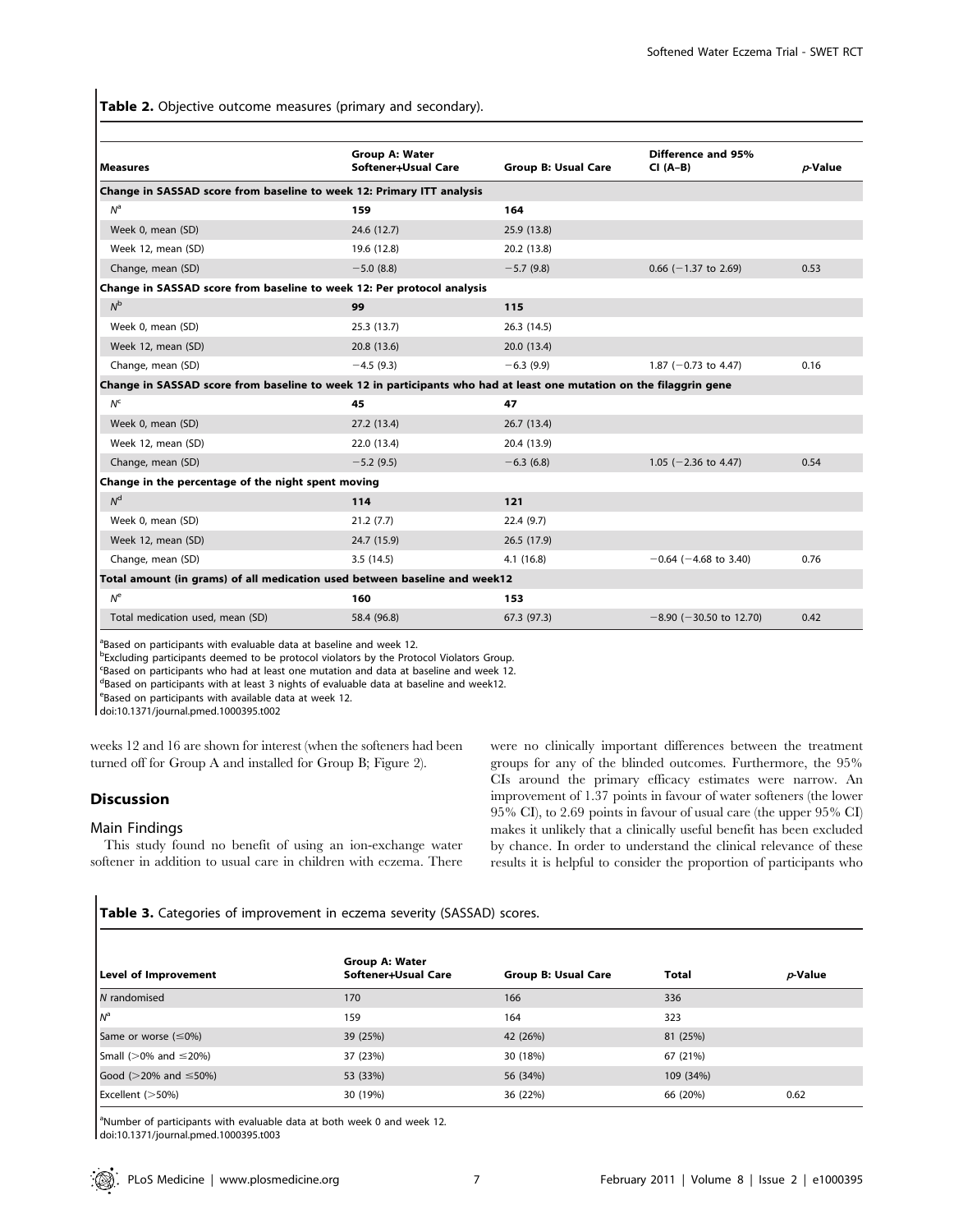Table 4. Un-blinded secondary outcome measures.

| l Measures                                                                                      | <b>Group A: Water</b><br>Softener+Usual Care | <b>Group B: Usual Care</b> | Difference and 95% CI (A-B) | $p$ -Value |
|-------------------------------------------------------------------------------------------------|----------------------------------------------|----------------------------|-----------------------------|------------|
| Change in Patient Oriented Eczema score from baseline to week 12                                |                                              |                            |                             |            |
| $N^a$                                                                                           | 161                                          | 162                        |                             |            |
| Week 0, mean (SD)                                                                               | 16.8(6.0)                                    | 16.6(5.6)                  |                             |            |
| Week 12, mean (SD)                                                                              | 11.1(7.1)                                    | 13.0 (6.7                  |                             |            |
| Change, mean (SD)                                                                               | $-5.7(7.2)$                                  | $-3.6(6.7)$                | $-2.03$ (-3.55 to -0.51)    | 0.009      |
| $\mathsf{\mathsf{I}}$ Difference in the number of WCW $\mathsf{\mathsf{I}}^\mathsf{\mathsf{b}}$ |                                              |                            |                             |            |
| $N^a$                                                                                           | 138                                          | 129                        |                             |            |
| WCW, mean (SD)                                                                                  | 8.3(3.8)                                     | 7.3(4.1)                   | 0.99 (0.04 to 1.95)         | 0.04       |
| Difference in the number of TCW <sup>c</sup>                                                    |                                              |                            |                             |            |
| $N^a$                                                                                           | 137                                          | 128                        |                             |            |
| TCW, mean (SD)                                                                                  | 2.9(3.5)                                     | 1.7(2.8)                   | 1.19 (0.43 to 1.95)         | 0.002      |
| Change in DFI score from baseline to week 12                                                    |                                              |                            |                             |            |
| $N^a$                                                                                           | 151                                          | 158                        |                             |            |
| Week 0, mean (SD)                                                                               | 10.0(6.8)                                    | 11.2(7.3)                  |                             |            |
| Week 12, mean (SD)                                                                              | 6.8(6.0)                                     | 9.3(7.1)                   |                             |            |
| Change, mean (SD)                                                                               | $-3.2(6.2)$                                  | $-1.8(5.4)$                | $-1.33$ (-2.63 to -0.03)    | 0.05       |
| Change in EQ-5D score from baseline to week 12                                                  |                                              |                            |                             |            |
| $N^a$                                                                                           | 112                                          | 112                        |                             |            |
| Week 0, mean (SD)                                                                               | 0.690(0.298)                                 | 0.693(0.274)               |                             |            |
| Week $12^d$ , mean (SD)                                                                         | 0.810(0.236)                                 | 0.759(0.245)               |                             |            |
| Change, mean (SD)                                                                               | 0.119(0.269)                                 | 0.066(0.250)               | $0.054$ (-0.015 to 0.122)   | 0.124      |

<sup>a</sup>Number of participants with data at both baseline and week12.

 $b$ WCW = 2 days or less with an eczema bother score  $>$ 4 and 2 days or less where stepping up of treatment was needed.<br>CTCW = 0 days with an eczema bother score  $>$ 4 and 0 days where stepping up of treatment was needed.

 $TCW = 0$  days with an eczema bother score  $>4$  and 0 days where stepping up of treatment was needed.

<sup>1</sup>Increase in score represents an improvement in health-related quality of life.

doi:10.1371/journal.pmed.1000395.t004

showed good or excellent improvement during the period of the trial (52% in the water softeners group and 56% in the usual care group).

Performing a per-protocol analysis based on those with maximum exposure to the water softener, and excluding those who had changed their usual eczema treatments during the trial, did not change the overall interpretation of these results.

It is possible that water softeners could prove beneficial in the absence of a change in disease severity if the softeners resulted in a steroid-sparing effect. However, measurement of the amount of topical steroid or calcineurin inhibitors applied during the trial showed that both groups used roughly equivalent amounts of topical therapy throughout the 12-week study period.

Of the four unblinded secondary outcomes, all except EQ-5D showed small but statistically significant differences in favour of the water softener group. However, the magnitude of improvement seen in these outcomes was small and unlikely to be clinically significant. It is most likely that these differences were a result of response bias.

Of the children involved in the study, just under 30% had at least one filaggrin mutation, but these children showed no additional benefit compared to children without the mutation.

#### Limitations

This was an adequately powered randomised trial, with high follow-up rates, that placed special emphasis on objective outcome measures to minimise response bias. Previous pilot work demonstrated the need for an objective outcome, as blinding participants with a sham unit was only partly successful (due to the different feel of softened water and the amount of suds generated) [14]. It is possible that our emphasis on objective outcomes meant that some important potential benefits were not captured in the primary analysis. Other factors, such as improvements in quality of life, or a reduction in symptoms (such as perception of skin dryness), may be important drivers in determining whether or not parents choose to buy a water softener. Indeed, many parents in the trial reported small health benefits, and just over 50% chose to buy the water softener at the end of the trial. The reasons participants gave for purchasing the units included perceived improvements in the eczema (66%); wider benefits of the softeners (27%); or both reasons (7%).

It is also possible that treatment effects were masked by the usual eczema care, but given the generally low use of topical corticosteroids and calcineurin inhibitors in both groups, this is unlikely to be the case.

This trial was of relatively short duration, and it is possible that the trial was insufficient to capture any treatment effect. However, both treatment groups improved in disease severity during the trial, and there was no hint that the intervention group was starting to show more improvement than the control group towards the end of the 12-week period. Anecdotal reports from patients returning from holidays claim benefits within 1–2 weeks. This led us to anticipate that if a treatment response existed, it was likely to occur more quickly than 12 weeks.

The continued use of soap and soap products during the trial may have limited the observed benefits if families were using too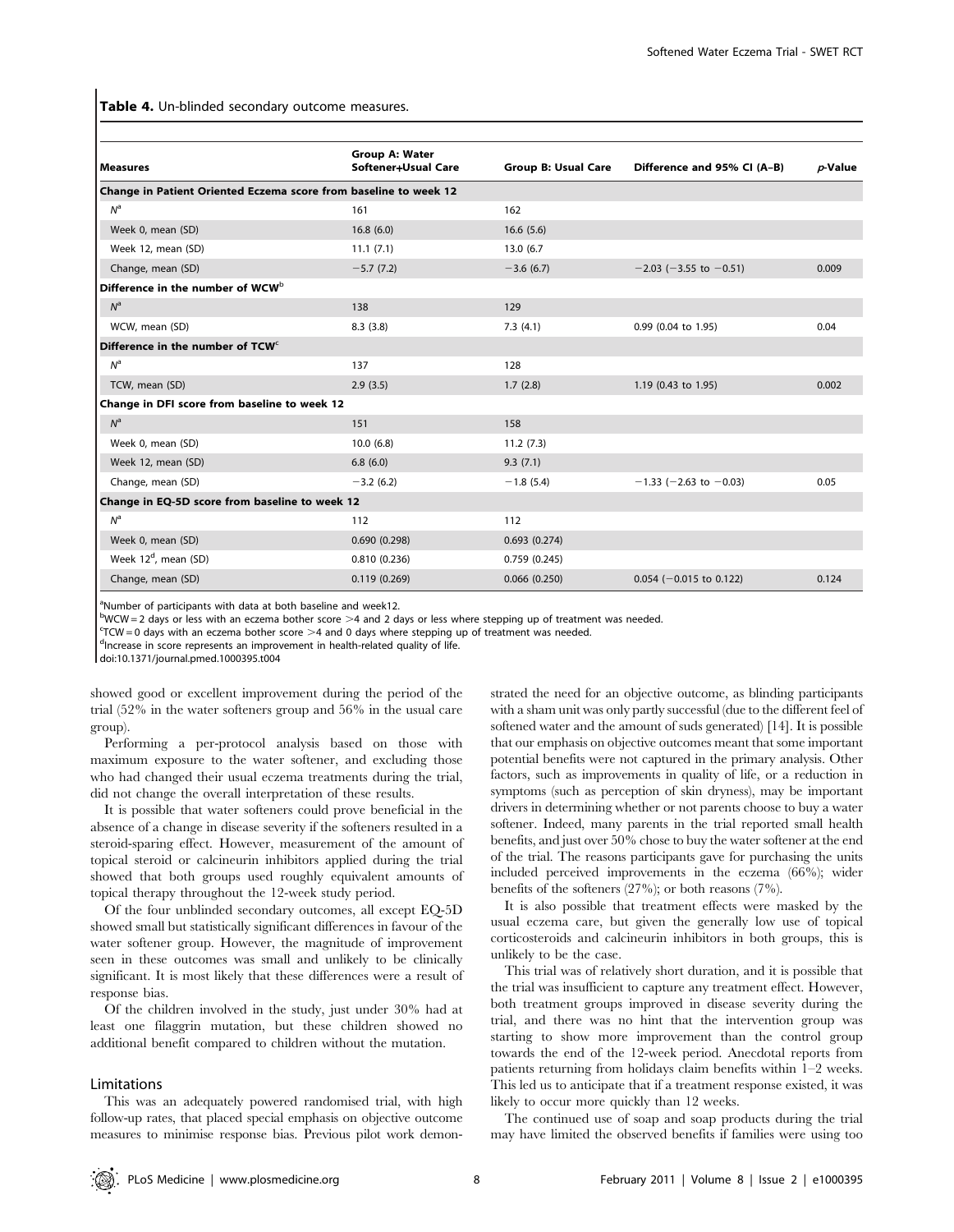

Figure 2. SASSAD scores during observational period (weeks 0 to 16). doi:10.1371/journal.pmed.1000395.g002

much soap in conjunction with the water softener. However, this pragmatic study aimed to capture the effects of water softeners according to standard advice. Evidence of how much soap was actually used was not collected, as we did not want to change participant's behaviour by intensive monitoring.

## Generalisability

We believe that this trial has good external validity, because participants were recruited from eight UK centres and included families of diverse socioeconomic backgrounds. Every effort was made to include participants who lived in rented accommodation as well as home owners. The results are applicable only to children with moderate to severe eczema, and it is possible that water softening is beneficial for milder forms of eczema, or in adults with other eczema types.

One possible reason for the discrepancy between our null trial findings and those of previous observational studies may be that water hardness has an effect on the primary prevention of eczema, rather than on the treatment of established eczema. The current study did not address the issue of prevention of new cases of eczema, which could be investigated by means of a further RCT including families at risk of eczema. An alternative explanation could be that the children in the observational studies ingested the water. In other words, it is possible that ingestion of hard water or a component to water that is related to water hardness actually induces skin inflammation directly or indirectly through inflammatory gene interactions, although we are not aware of any such potential mechanisms from the literature to date.

## Interpretation

The results of this study are clear, and as a result we cannot recommend the use of ion-exchange water softeners for the treatment of moderate to severe eczema in children. Whether or not the wider benefits of installing a water softener in the home are sufficient to justify the purchase of a softener is something for individual householders to consider on a case-by-case basis.

## Supporting Information

Text S1 Protocol and analysis plan.

Found at: doi:10.1371/journal.pmed.1000395.s001 (0.42 MB PDF)

## Text S2 CONSORT checklist.

Found at: doi:10.1371/journal.pmed.1000395.s002 (0.22 MB DOC)

## Acknowledgments

We thank all the volunteer families who took part in the trial, and our dermatology and nursing colleagues who referred patients into the trial.

We are grateful for support from the following individuals and organisations: MRC Clinical Trials Unit; Nottingham Clinical Trials Unit; members of the SWET Service User Panel who commented on study design and participant information sheets; David Paige (Chair of Trial Steering Group) and Nerys Roberts (vice-Chair of Trial Steering Group), for their independent advice on the conduct of the trial; Emma Veysey (Consultant Dermatologist, Singleton Hospital, Swansea) for assessment of digital images of target lesions; the National Eczema Society and the Nottingham Eczema Support Group, who provided assistance in advertising the trial; Linda Campbell (University of Dundee) conducted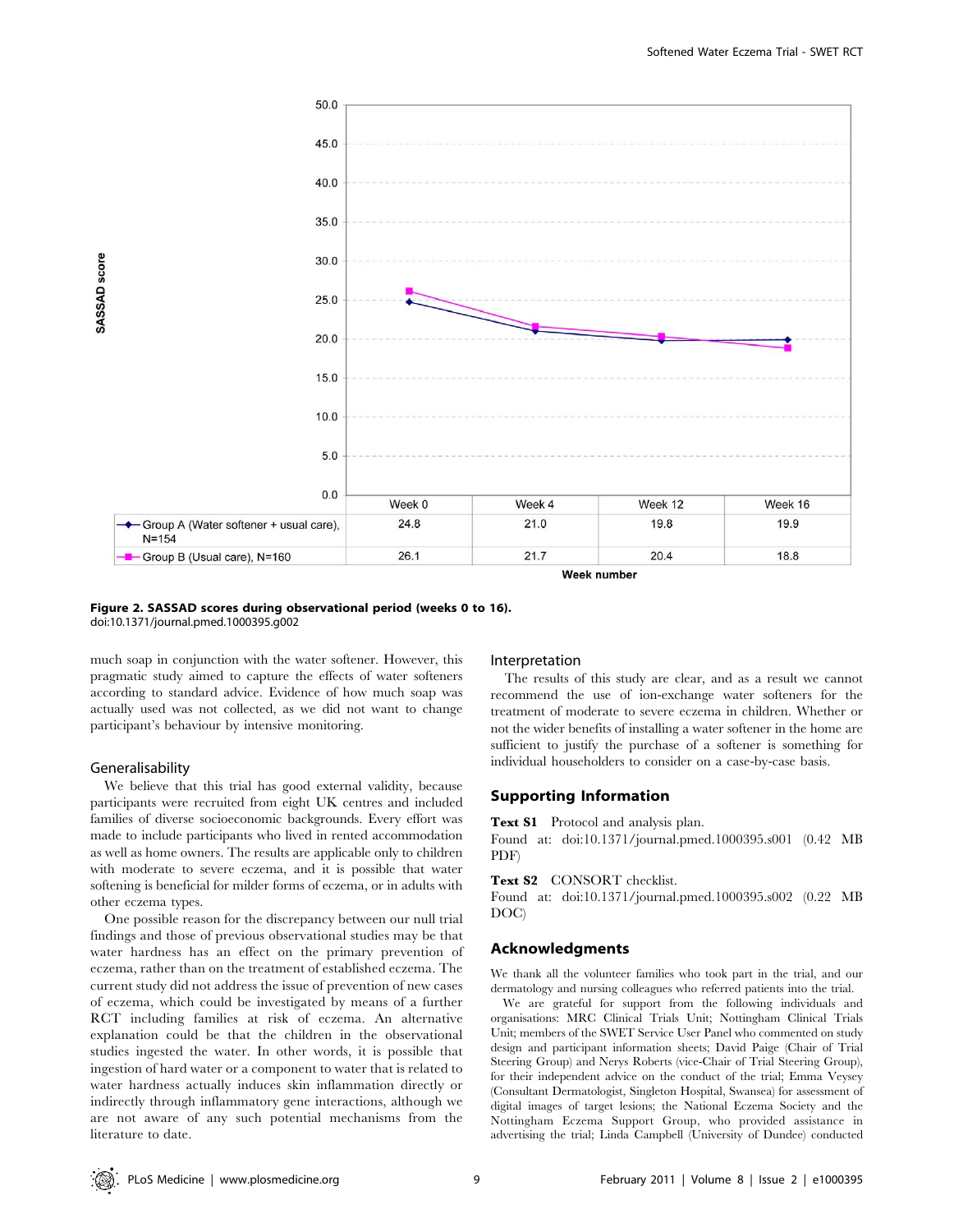gene sequencing to identify filaggrin status; Kinetico UK Ltd (Grant Audemard supported the original feasibility study and assisted with trial design; John Kyle coordinated engineering aspects of the main trial); members of the UK Water Treatment Association who provided technical advice and contributed to the cost of the water softeners and salt supplies; staff at Culligan UK who coordinated hardness testing of water samples; engineers from the following companies who installed water softeners: Aquastream, Capital Softeners, Clearwater Softeners, European Water Care, Greens Water Systems, Kinetico UK, MG Heating Ltd; Silkstream and Simply Soft Water Softeners.

#### SWET trial team:

In addition to the writing team, members of the SWET trial team who are not listed as named authors contributed to the (a) conception and design of the study; (b) trial management and oversight; (c) data collection and/or analysis; and (d) interpretation of findings as follows:

Nigel Burrows, Angela M. Crook, Anthony Frost, Andrew Nunn, Ian Pollock (a, b, c, d); Ian Pallett, David Potter, Sarah Meredith (a, b, d); Edel O'Toole (b, c, d); Sue Davies-Jones, Robin Graham-Brown, Jane Grundy, Rhiannon Medhurst, Rosalind Simmonds (b, c); Alison Allen, Jane Devonshire, Denise McClure, Amanda Roper (c).

#### Affiliations:

Centre of Evidence Based Dermatology, University of Nottingham, Nottingham, UK (H.C. Williams, K.S. Thomas, K. Koller, S. Davies-Jones); Medical Research Council Clinical Trials Unit, London, UK (S Meredith, A Nunn, A Crook, C Gilbert).

British Water, London, UK (I Pallett); Department of Paediatrics, Barnet & Chase Farm Hospital, Enfield, London, UK (I Pollock, R Medhurst, D McClure);

#### References

- 1. Johansson S, Bieber T, Dahl R, Friedmann P, Lockey R, et al. (2004) Revised nomenclature for allergy for global use: Report of the Nomenclature Review Committee of the World Allergy Organization, October 2003. J Allergy Clin Immunol 113.
- 2. Schofield J, Grindlay D, Williams HC (2009) Skin Conditions in the UK: a Health Care Needs Assessment. Nottingham: Centre of Evidence Based Dermatology, Available: http://www.nottingham.ac.uk/scs/documents/ documentsdivisions/documentsdermatology/hcnaskinconditionsuk2009.pdf.
- 3. Lewis-Jones S (2006) Quality of life and childhood atopic dermatitis: the misery of living with childhood eczema. Int J Clin Pract 60: 984–992.
- 4. Mancini AJ, Kaulback K, Chamlin SL (2008) The socioeconomic impact of atopic dermatitis in the United States: a systematic review. Pediatr Dermatol 25: 1–6.
- 5. Emerson R, Williams H, Allen B (2001) What is the cost of atopic dermatitis in preschool children? Br J Dermatol 143: 514–522.
- McNally N, Williams H, Phillips D, Smallman-Raynor M, Lewis S, et al. (1998) Atopic eczema and domestic water hardness. Lancet 352: 527–531.
- 7. Miyake Y, Yokoyama T, Yura A, Iki M, Shimizu T (2004) Ecological association of water hardness with prevalence of childhood atopic dermatitis in a Japanese urban area. Environ Res 94: 33–37.
- 8. Arnedo-Pena A, Bellido-Blasco J, Puig-Barbera J, Artero-Civera A, Campos-Cruanes JB, et al. (2007) [Domestic water hardness and prevalence of atopic eczema in Castellon (Spain) school children]. Salud Publica Mex 49: 295–301.
- 9. van den Oord RA, Sheikh A (2009) Filaggrin gene defects and risk of developing allergic sensitisation and allergic disorders: systematic review and meta-analysis. BMJ 339: b2433.
- 10. Tanaka A, Takai M, Yoshinari Y, Matsuda H (2009) Ultrapure soft water reduces growth of Staphylococcus aureus adopted on skins of the barrierdisrupted animal model. Allergy 64: 1458.
- 11. Williams H (2005) Atopic Dermatitis. N Eng J Med 2005;352:2314–24. N Eng J Med 352: 2314–2324.
- 12. Hoare C, Li Wan Po A, Williams H (2000) Systematic review of treatments for atopic eczema. Health Technology Assessment 4.
- 13. Thomas K, Sach T (2008) A multicentre randomized controlled trial of ionexchange water softeners for the treatment of eczema in children: protocol for the Softened Water Eczema Trial (SWET) (ISRCTN: 71423189). Br J Dermatol 159: 561–566.
- 14. Thomas K, Koller K, Dean T, Gilbert C, Sach T, et al. multi-centre randomised controlled trial and economic evaluation of ion-exchange water softeners for the treatment of eczema in children: the Softened Water Eczema Trial (SWET). Health Technology Assessment. In press.
- 15. Wood L, Egger M, Gluud L, Schulz K, Jüni P, et al. (2008) Empirical evidence of bias in treatment effect estimates in controlled trials with different interventions and outcomes: meta-epidemiological study. BMJ 336: 601–605.

Department of Dermatology, Addenbrookes Hospital, Cambridge, UK (N Burrows, R Simmonds, J Devonshire); David Hide Asthma & Allergy Research Centre, St Mary's Hospital, Isle of Wight, UK (T Dean, J Grundy); Department of Dermatology, Leicester Royal Infirmary, Leicester UK (R Graham-Brown, S Davies-Jones); Department of Dermatology, The Royal London Hospital, London, UK (D Paige, E O'Toole, A Allen); Department of Dermatology, Chelsea & Westminster Hospital, London, UK (N Roberts); Department of Dermatology, United Lincolnshire Hospitals Trust, UK (A Roper); UK Water Treatment Association, Loughborough, UK (A Frost).

## Author Contributions

ICMJE criteria for authorship read and met: KST TD CO THS KK AF HW. Agree with the manuscript's results and conclusions: KST TD CO THS KK AF HW. Designed the experiments/the study: KST TD THS KK HW. Analyzed the data: KST TD CO KK HW. Collected data/did experiments for the study: TD KK. Enrolled patients: TD HW. Wrote the first draft of the paper: KST TD HW. Contributed to the writing of the paper: TD CO THS KK HW. Provided technical information and assistance, at the preparation stage and throughout the trial, on the various issues relating to site suitability, installation, operation, maintenance, and troubleshooting for the softener: AF. Contributed to the editing of the various technical issues in the final draft of the paper: AF. Developed the original idea for the study: HCW. Oversight of study integrity as Chief Investigator: HCW.

- 16. Williams H, Burney P, Hay R, Archer C, Shipley M, et al. (1994) The UK working party's diagnostic criteria for atopic dermatitis. I. Derivation of a minimum set of discriminators for atopic dermatitis. Br J Dermatol 131: 383–396.
- 17. Berth-Jones J (1996) Six area, six sign atopic dermatitis (SASSAD) severity score: a simple system for monitoring disease activity in atopic dermatitis. Br J Dermatol 135: 25–30.
- 18. British Water. Code of Practice for the Installation of Ion Exchange Water Softeners. Available: http://www.britishwater.co.uk/publications/Publications\_ and\_Technical\_Guides.aspx.
- 19. Water Softeners. Available: http://www.ukwta.org/watersofteners.php.
- 20. Meggitt S, Gray J, Reynolds N (2006) Azathioprine dosed by thiopurine methyltransferase activity for moderate-to-severe atopic eczema: a double-blind, randomised controlled trial. Lancet 367: 839–846.
- 21. Takwale A, Tan E, Agarwal S, Barclay G, Ahmed I, et al. (2003) Efficacy and tolerability of borage oil in adults and children with atopic eczema: randomised, double blind, placebo controlled, parallel group trial. BMJ 327: 1358–1359.
- 22. Charman C, Chambers C, Williams H (2003) Measuring Atopic Dermatitis Severity in Randomized Controlled Clinical Trials: What Exactly Are We Measuring? J Invest Dermatol 120: 932–941.
- 23. Benjamin K, Waterston K, Russell M, Schofield O, Diffey B, et al. (2004) The development of an objective method for measuring scratch in children with atopic dermatitis suitable for clinical use. J Am Acad Dermatol 50: 33–40.
- 24. Bringhurst C, Waterston K, Schofield O, Benjamin K, Rees JL (2004) Measurement of itch using actigraphy in pediatric and adult populations. J Am Acad Dermatol 51: 893–898.
- 25. Charman C, Venn A, Williams H (2004) The Patient-Oriented Eczema Measure: Development and Initial Validation of a New Tool for Measuring Atopic Eczema Severity From the Patients' Perspective. Arch Dermatol 140: 1513–1519.
- 26. Langan SM, Williams HC (2006) What causes worsening of eczema? A systematic review. Br J Dermatol 155: 504–514.
- 27. Lawson V, Lewis-Jones S, Finlay A, Reid P, Owens R (1998) The family impact of childhood atopic dermatitis: the dermatitis family impact questionnaire. Br J Dermatol 138: 107–113.
- 28. Hennessy S, Kind P () Measuring health status in children: developing and testing a child-friendly version of EQ-5D. In: Kind P, Macran S, eds. 2002. York: Outcomes Research Group, Centre for Health Economics, University of York. pp 291–310.
- 29. Takwale A, Tan E, Agarwal S, Barclay G, Ahmed I, et al. (2003) Efficacy and tolerability of borage oil in adults and children with atopic eczema: randomised, double blind, placebo controlled, parallel group trial. BMJ 327: 1385.
- 30. 2007 SCST (2007) Stata Statistical Software: Release 10. College Station TX.